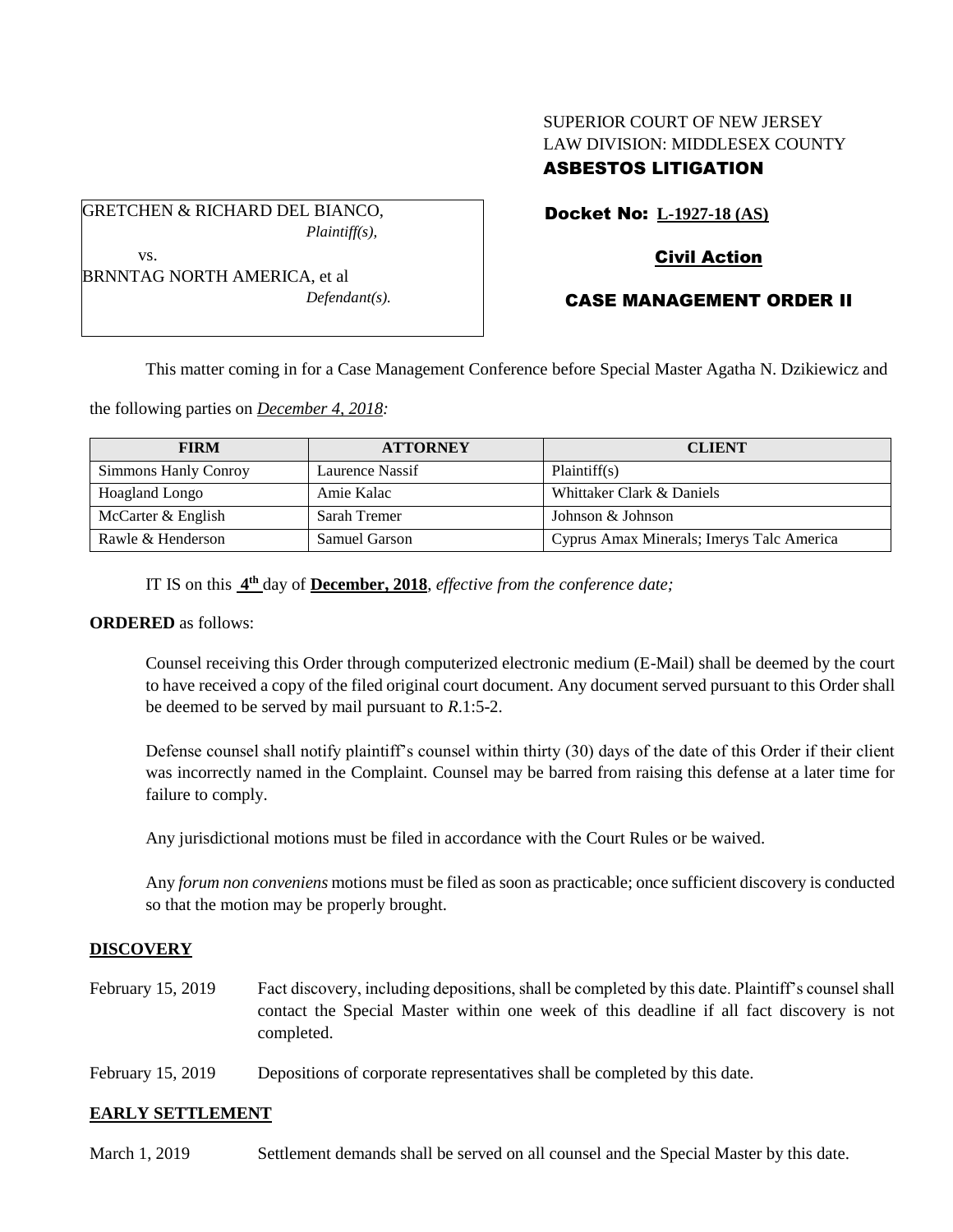#### **MEDICAL EXPERT REPORT**

| February 22, 2019 | Plaintiff shall serve medical expert reports by this date.                                                                                                                                                                                               |
|-------------------|----------------------------------------------------------------------------------------------------------------------------------------------------------------------------------------------------------------------------------------------------------|
| February 22, 2019 | Upon request by defense counsel, plaintiff is to arrange for the transfer of pathology specimens<br>and x-rays, if any, by this date.                                                                                                                    |
| April 26, 2019    | Defendants shall identify its medical experts and serve medical reports, if any, by this date. In<br>addition, defendants shall notify plaintiff's counsel (as well as all counsel of record) of a<br>joinder in an expert medical defense by this date. |

#### **LIABILITY EXPERT REPORTS**

| February 22, 2019 | Plaintiff shall identify its liability experts and serve liability expert reports by this date or |
|-------------------|---------------------------------------------------------------------------------------------------|
|                   | waive any opportunity to rely on liability expert testimony.                                      |

April 26, 2019 Defendants shall identify its liability experts and serve liability expert reports, if any, by this date or waive any opportunity to rely on liability expert testimony.

#### **SUMMARY JUDGMENT MOTION PRACTICE**

| March 1, 2019  | Plaintiff's counsel shall advise, in writing, of intent not to oppose motions by this date. |
|----------------|---------------------------------------------------------------------------------------------|
| March 15, 2019 | Summary judgment motions shall be filed no later than this date.                            |

April 12, 2019 Last return date for summary judgment motions.

#### **ECONOMIST EXPERT REPORTS**

- February 22, 2019 Plaintiff shall identify its expert economists and serve expert economist report(s), if any, by this date or waive any opportunity to rely on economic expert testimony.
- April 26, 2019 Defendants shall identify its expert economists and serve expert economist report(s), if any, by this date or waive any opportunity to rely on economic expert testimony.

#### **EXPERT DEPOSITIONS**

May 17, 2019 Expert depositions shall be completed by this date. To the extent that plaintiff and defendant generic experts have been deposed before, the parties seeking that deposition in this case must file an application before the Special Master and demonstrate the necessity for that deposition. To the extent possible, documents requested in a deposition notice directed to an expert shall be produced three days in advance of the expert deposition. The expert shall not be required to produce documents that are readily accessible in the public domain.

#### **PRE-TRIAL AND TRIAL**

May 1, 2019 @ 10:00am Settlement conference. All defense counsel shall appear with authority to negotiate settlement and have a representative authorized to negotiate settlement available by phone.

 $\_$  ,  $\_$  ,  $\_$  ,  $\_$  ,  $\_$  ,  $\_$  ,  $\_$  ,  $\_$  ,  $\_$  ,  $\_$  ,  $\_$  ,  $\_$  ,  $\_$  ,  $\_$  ,  $\_$  ,  $\_$  ,  $\_$  ,  $\_$  ,  $\_$  ,  $\_$  ,  $\_$  ,  $\_$  ,  $\_$  ,  $\_$  ,  $\_$  ,  $\_$  ,  $\_$  ,  $\_$  ,  $\_$  ,  $\_$  ,  $\_$  ,  $\_$  ,  $\_$  ,  $\_$  ,  $\_$  ,  $\_$  ,  $\_$  ,